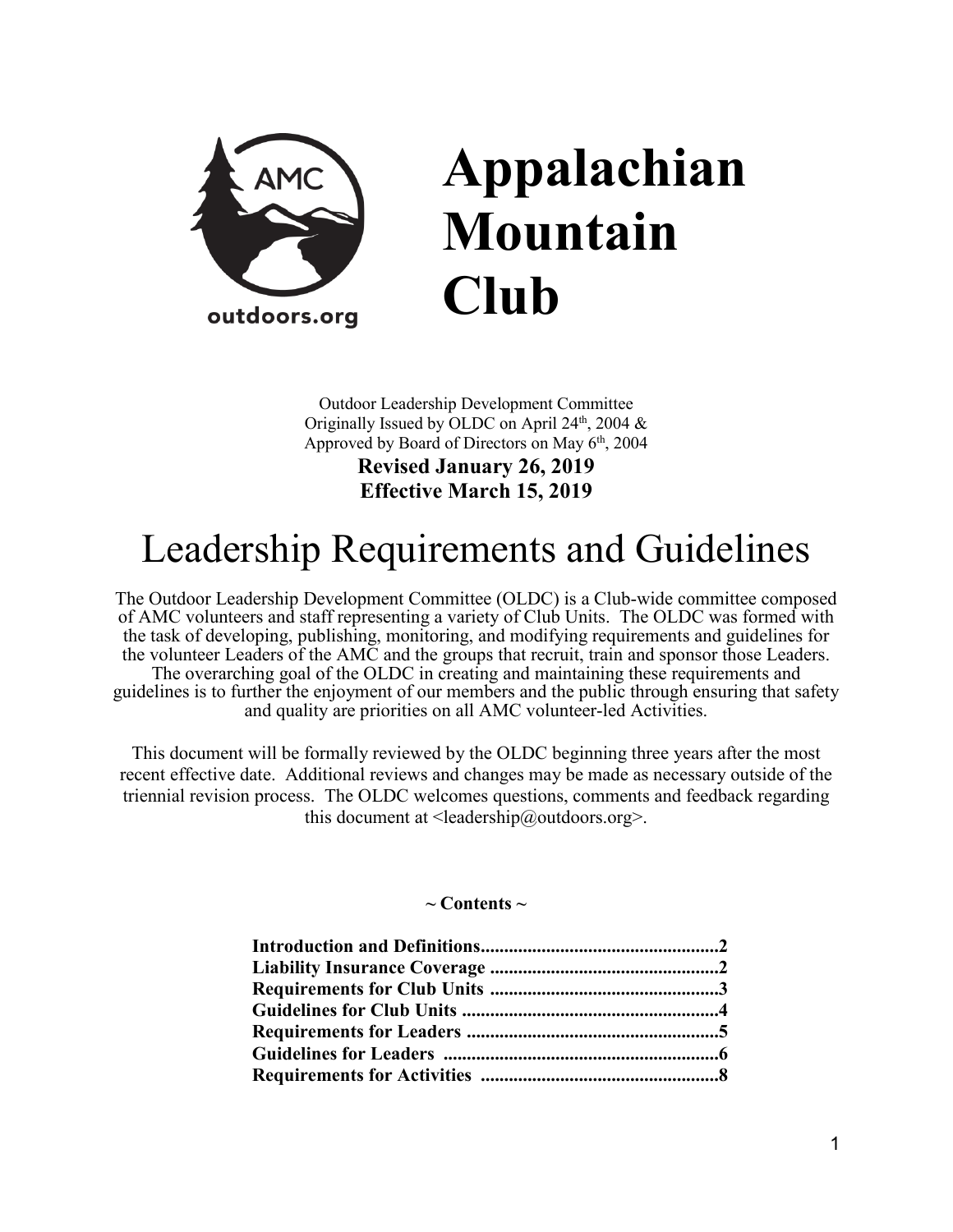This document establishes requirements and guidelines for volunteer units of the Appalachian Mountain Club (AMC) and for its Leaders. Requirements, guidelines and several other important terms used throughout this document are defined here.

- **Requirements** are the minimum standards that shall be met by all Club Units and Leaders. Club Units may impose additional requirements appropriate to their Activities, but may not waive any requirement in this document without the permission of the OLDC. Failure of any individual to meet these requirements may result in loss of coverage by the AMC's general liability insurance policy.
- **Guidelines** are further standards that shall be met by all Club Units and Leaders. There are some instances in which it may not be possible or in the best interest of Activity participants for a Leader to meet these standards because of the nature of the Activity or situations arising while the Activity is in progress. Excluding those instances, Leaders should meet these guidelines at all times in order to maintain high standards of quality Activity leadership.
- A **Club Unit** is any official volunteer committee of the AMC. This includes each chapter (e.g. Berkshire, Boston, Connecticut), committees within the chapters (e.g. Delaware Valley Backpacking Committee, Maine Conservation Committee, Mohawk Hudson Trails Committee), club-wide committees (e.g. Adventure Travel, Inter-chapter Paddling Committee) and Volunteer-led Camps and Cabins (e.g. August Camp Committee, Fire Island Committee, Noble View Committee).
- A **Leader** is any person authorized by an AMC Club unit to lead or assist in the leadership of an AMC Activity.
- An **Activity** is any outing, trip, event, etc. sponsored by a Club Unit. For an Activity to be an official AMC Activity, it must exist according to the qualifications set forth in this document. For the purposes of this document, social events, meetings, basic services and meals (i.e. potluck dinners, picnics, barbecues, cocktail hours, slide shows, speaker presentations, facility stays, equipment rental) are exempt from the requirements of this document and do NOT necessarily need to meet the requirements and guidelines listed here.
- The **Outdoor Leadership Development Committee** (OLDC) is a group chartered by AMC's Board of Directors to assist the AMC in developing requirements and guidelines for high quality volunteer-led Activities. Requests for changes or amendments to this document should be submitted to the OLDC at <leadership@outdoors.org>.

In all instances, the AMC places the physical well-being of Activity participants first**, regardless of the requirements and guidelines** listed in this document, including those associated with insurance coverage.

#### **Liability Insurance Coverage**

The AMC maintains a general liability insurance policy insuring the Club and its Leaders against damages arising out of acts of authorized persons in furtherance of official Club Activities. The liability policy includes coverage for defense costs.

- To be personally covered by AMC's liability insurance policy **Leaders** must be current AMC members acting in accordance with the requirements set forth in this document and they must be leading an approved AMC Activity as set forth in the section "Requirements for Activities."
- **Other persons** who are appointed by the designated Leader(s) to perform an assistant leader function(s) (subgroup leader, registrar, lead, sweep, first aid care provider) are also covered, whether these leaders are AMC members or not.
- Persons or businesses that an AMC member-Leader contracts with or hires as a **third party**, to provide expertise, facilities, transportation, services or equipment for an activity, are **NOT COVERED** by the AMC liability insurance. Anyone hired as a third party should have adequate insurance. In addition, Leaders who contract privately with a third party to take over leadership or instructional roles shall obtain a certificate of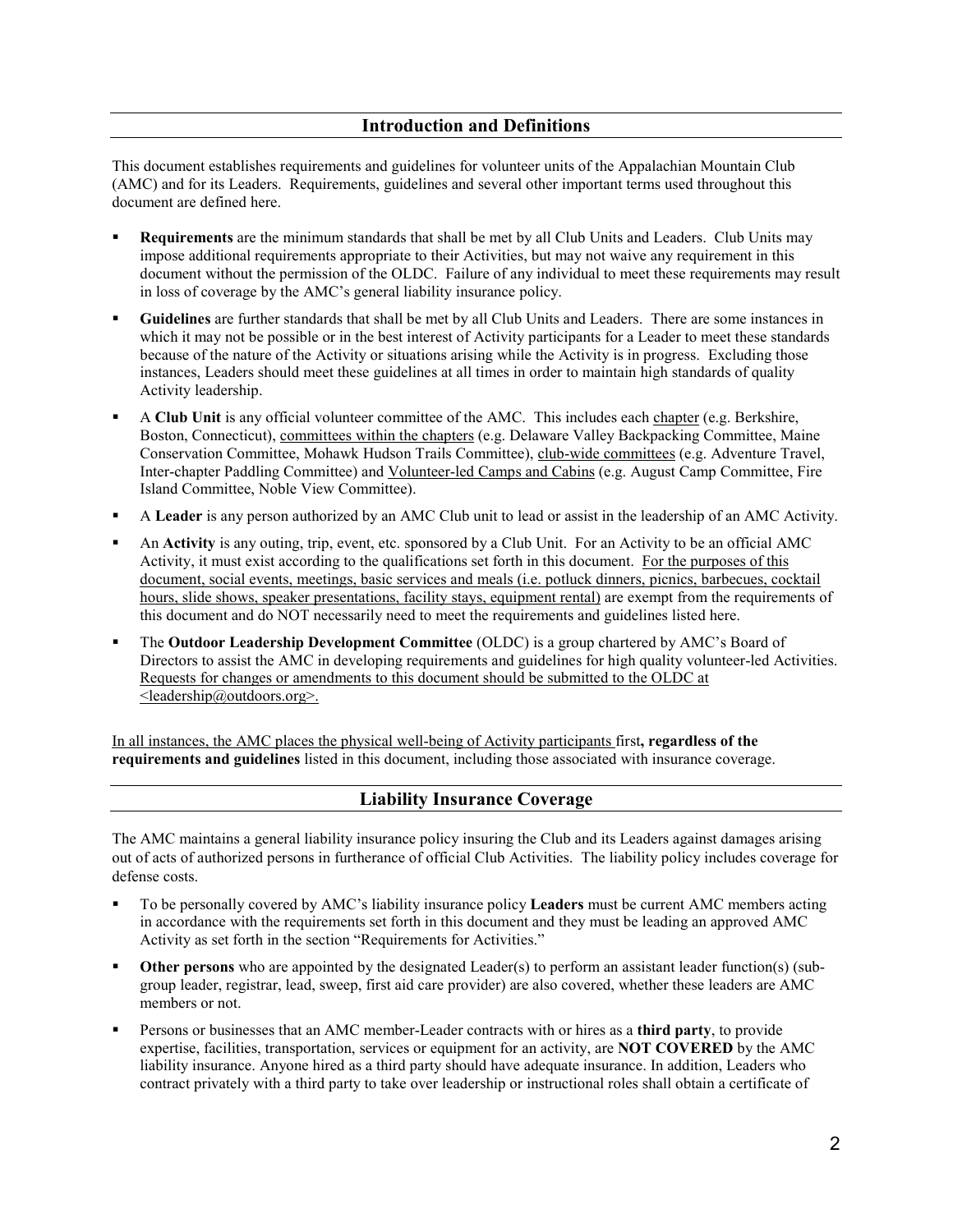insurance from the third party with the AMC listed as a named insured, although in some instances this may not be feasible for overseas Activities.

#### **Requirements for Club Units**

These requirements are the minimum standards that shall be met by all Club Units. Club Units may impose additional requirements appropriate to their Activities, but may not waive any requirement in this document without the permission of the OLDC.

#### **Approval of Activities**

- Club Units shall designate one or more persons for the purpose of approving Activities sponsored by that Club Unit.
- Club Units sponsoring Activities involving outside organizations shall ensure that the jointly sponsored activity meets the standards of the sponsoring Club Unit and has an approved AMC Leader.
- Club Units shall ensure that the Activities they sponsor are led by one or more individuals approved as Leaders for that Activity.
- If a Club Unit sponsors activities that require Leaders to collect money from participants, leaders must follow rules as outlined in their Club Unit's Financial Policies. When there is a conflict, AMC policies as set by the organization's Chief Financial Officer (CFO) take precedence over Club Unit. This policy may or may not include reimbursing Leaders for trip expenses and/or providing for free trips for Leaders. This policy shall NOT include any compensation for Leaders BEYOND direct reimbursement for trip expenses and/or a free trip. Club Units are authorized to charge service fees to Activity participants to reimburse the Club Unit for the costs of providing Activities. As necessary, these services may include expenses such as advertising, printing, postage, training, equipment provided, etc. Club Units may sponsor the following Activities:
	- Camping, backpacking, hiking, walking, trail running, bicycling, canoeing, kayaking, rafting, fishing, trail maintenance and construction, equipment maintenance, facility maintenance and construction, stewardship projects, conservation activities, ice climbing, mountaineering, rock climbing, leadership and/or outdoor skills training, orienteering, recreational team sports, social and educational activities, dancing, yoga or other organized exercise classes, cooking, in-line skating, ice skating, sailing (boats 26 feet and under only), snow skiing, snowshoeing, snowboarding, sledding, dog sledding, swimming, snorkeling, windsurfing, and stand up paddleboarding (SUP).
	- Additional activities may be sponsored (e.g. horseback riding, caving), but are first subject to approval by the OLDC, the insurance carrier, and the Leadership & Risk Management Department.
- Club Units shall not sponsor the following activities:
	- SCUBA diving, sailing (boats over 26 feet), bungee jumping, flying of any kind including skydiving, hang gliding, parasailing, and parapenting.
- Club Units are authorized to approve activities within the fields of expertise of their approved Leaders, as long as the Activity does not require travel to any location greater than 500 miles from **any** Chapter's region, or exceed 10 days in duration. Activities in excess of 500 miles from the AMC region or longer than 10 days shall be classified as Adventure Travel and must be approved by the Adventure Travel Committee.

#### **Leadership**

 A Club Unit shall establish leadership qualification criteria for Activities it sponsors. These criteria shall include at least one or both of the following: (a) successful completion of leadership training as determined by the trainers or instructors; (b) demonstration of leadership skills developed inside or outside the AMC (e.g. previous leadership experience, co-leads with experienced Leaders, etc.). The sponsoring Club Unit may require additional criteria.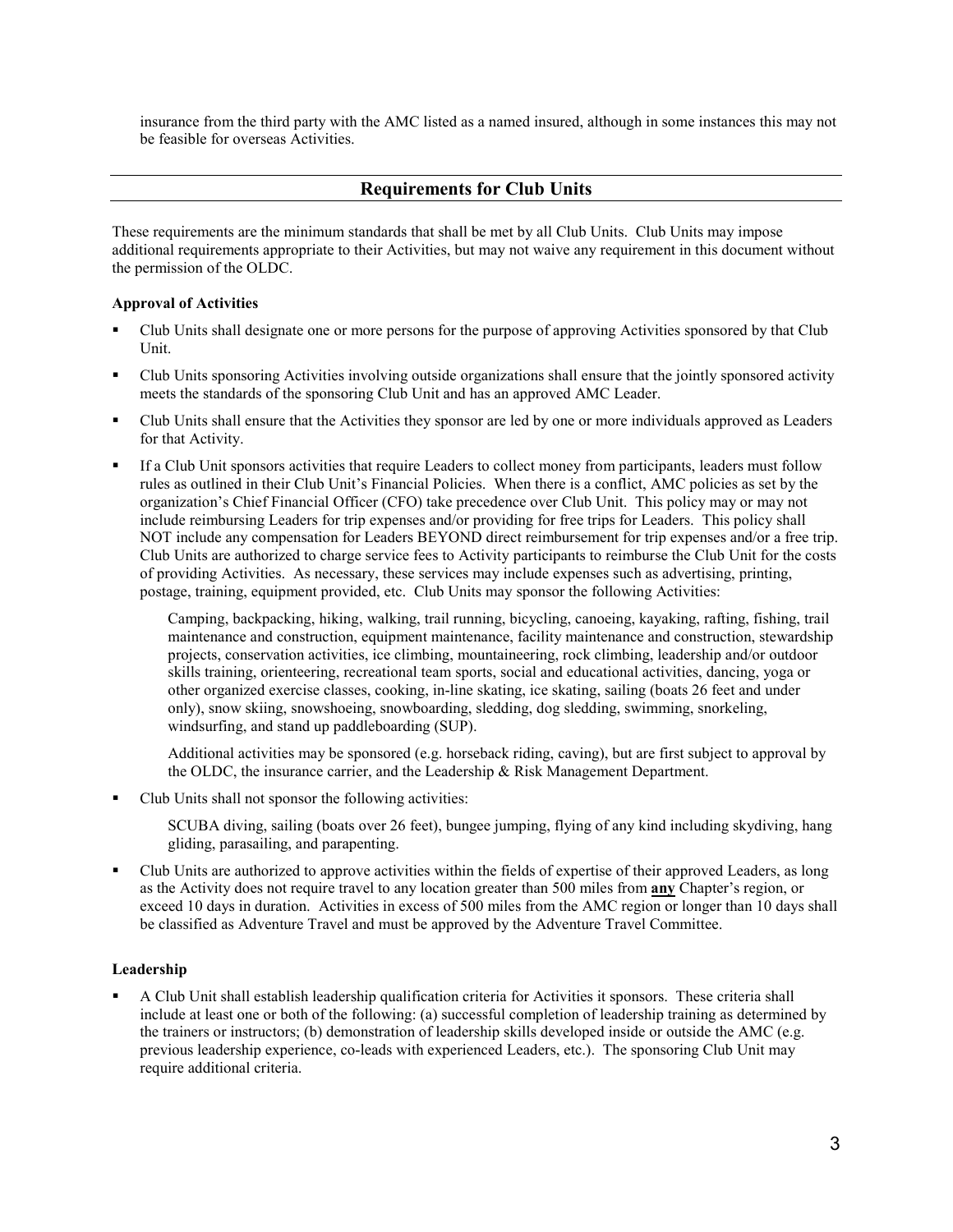- The sponsoring Club Unit shall make reasonable efforts to ensure that all Leaders possess the requisite technical skills for the activity that it approves through the Club Unit's established leadership qualification criteria or by additional means.
- According to its established criteria, a sponsoring Club Unit shall grant, change, or rescind leadership status for those persons leading Activities that fall within the purview of that Club Unit. At its discretion, a sponsoring club unit may rescind the leadership status of an individual in response to safety concerns, code of conduct violations, and/or quality problems on activities. Once an individual's leadership status has been rescinded in this manner, the club unit must immediately report this information to the leader and to the OLDC via the Leadership and Risk Management Department at 10 City Square, Boston, MA 02129 or [leadership@outdoors.org.](mailto:leadership@outdoors.org)
- A sponsoring club unit shall maintain a roster of its qualified leaders including name, address, membership number, expiration date, phone number, and email. This roster must be updated at minimum once annually to reflect changes via the Activities Database (ActDB) (**[https://activities.outdoors.org](https://activities.outdoors.org/)**).
- Trip listings must be screened prior to approval in order to determine that the trip meets the requirements as referenced in the *Approval of Activities* section above.
- In the event of a reportable accident or incident (described below in *Requirements for Leaders*), the volunteers involved (e.g. activity Leader(s), sponsoring activity committee chair(s), camp trip coordinator, chapter chair, regional director, etc.) shall cooperate with the Leadership and Risk Management Department in providing background information and reports regarding the event as may be requested by the Club's legal counsel or the Leadership and Risk Management Department. Those directly involved with the event must refer inquiries to the Leadership and Risk Management Department for an official statement by the Club and shall avoid giving statements to the press, making public statements, or posting information related to the incident to social media outlets.

Club Units are encouraged to develop a process to manage complaints, disputes and issues related to their operations. Criteria which could result in a conflict, dispute or incident shifting from management at the local club unit level to a Club-wide committee include:

- Illegal acts or allegations of illegal acts
- Police actions
- Circumstances involving allegations of discrimination based on race, creed, color, national origin, ethnic origin, gender, sexual orientation, marital status, age or physical ability.
- Circumstances or incidents involving litigation or threats of litigation.
- Issues or conflicts with the potential to have a significant detrimental impact on the AMC's reputation.

In the event that a dispute cannot be resolved at the Club Unit level, the dispute will be elevated for review by the AMC Volunteer Resolution Committee.

## **Guidelines for Club Units**

One of the major responsibilities of Club Units is to develop new Leaders and enhance the skills of existing Leaders by offering opportunities for leadership training. **Recommended Elements of Leadership Training**:

- Activity planning and management
- Screening of potential participants for an Activity
- Leadership responsibilities including risk management and leadership styles
- **People skills including group dynamics and communication**
- Dealing with emergencies, accident scene management
- AMC leadership philosophy regarding environment and conservation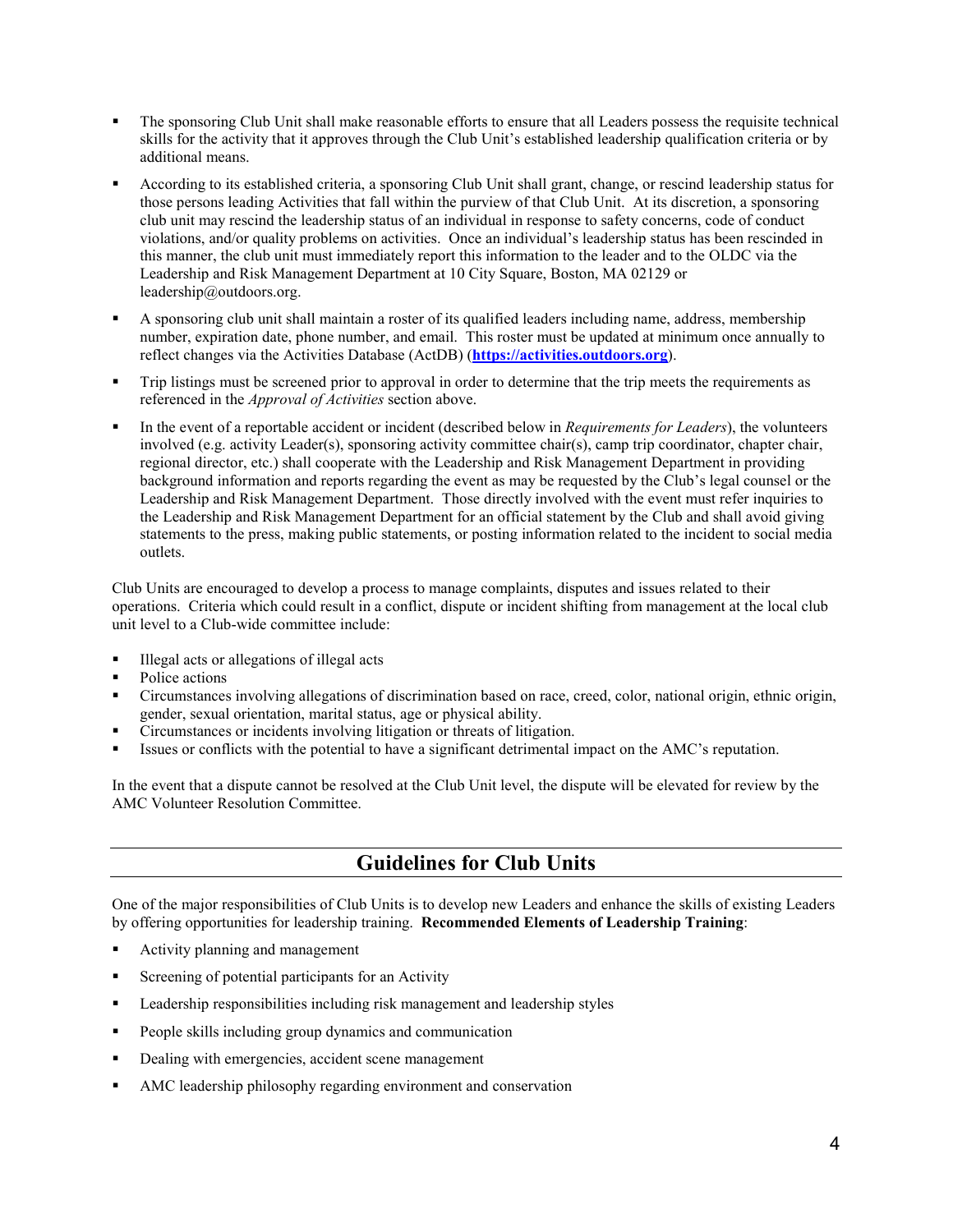- Leadership Requirements and Guidelines
- Diversity, equity, and inclusion (DEI)

### **Requirements for Leaders**

These requirements are the minimum standards that must be met by all Leaders. Club Units may impose additional requirements appropriate to their Activities, but may not waive any requirement in this document without the permission of the OLDC. Failure of any individual to meet these requirements may result in loss of coverage by the AMC's general liability insurance policy.

#### **Basic Requirements**

- Leaders must be eighteen (18) years of age or older.
- **Leaders must maintain current AMC membership.**
- When leading an Activity that requires collection of money from participants, Leaders must follow the financial policy of the sponsoring Club Unit.
- Leaders must make reasonable efforts to ensure that their Activity meets the *Requirements for Activities* as described below.
- Leaders must know and follow all of the leadership requirements of the Club Unit that sponsors their Activity.
- Leaders must make a reasonable, good faith effort to secure all permits and adhere to all laws and regulations.
- Leaders must remain in good standing.
- **Leaders must provide their sponsoring Club Unit with their name, address, phone number, membership number,** expiration date and email.

#### **Participants and Activity Management**

- Leaders may not exclude persons from an Activity on the basis of membership status, race, religion, color, national and ethnic origin, gender, sexual preference, marital status, age (except minors), or differing physical abilities that can be reasonably accommodated on the proposed Activity. Accommodations for participants with disabilities may be made to the level that they do not increase risk to the group. See *Guidelines for Leaders* for information on screening participants. See [http://www.outdoors.org/volunteers/forms/youth-participation](http://www.outdoors.org/volunteers/forms/youth-participation-information.cfm)[information.cfm](http://www.outdoors.org/volunteers/forms/youth-participation-information.cfm) for additional information on minor participants on standard volunteer-led outings. See [https://www.outdoors.org/wp-content/uploads/2017/06/amc\\_eec-5.pdf](https://www.outdoors.org/wp-content/uploads/2017/06/amc_eec-5.pdf) for the **AMC**'s **Essential Eligibility Criteria** (EEC) which detail the physical and cognitive requirements related to official activities.
- The participant is required to sign an approved AMC release when participating in an officially sanctioned AMC activity.
- Notify all participants that there is an element of risk in the Activity through the use of one of the following release documents in their approved formats:
	- Acknowledgement and Assumption of Risks & Release Agreement for AMC Volunteer-Led Activities
	- AMC Volunteer-Led Adventure Travel Acknowledgement and Assumption of Risks & Release and Indemnity Agreement
	- AMC Volunteer-led Camps and Cabins (VCC) Acknowledgement and Assumption of Risks & Release and Indemnity Agreement
- Keep track of the number of participants in the group and account for all participants at the conclusion of the Activity.
- When co-sponsoring an activity with an outside organization, it is the responsibility of the Leader to identify the responsibilities and services provided by each organization (emergency response, participant screening, etc.). Participants should be made aware of the nature of the co-sponsored arrangement and the specific responsibilities as well (this information should be included in the trip listing or a pre-trip briefing).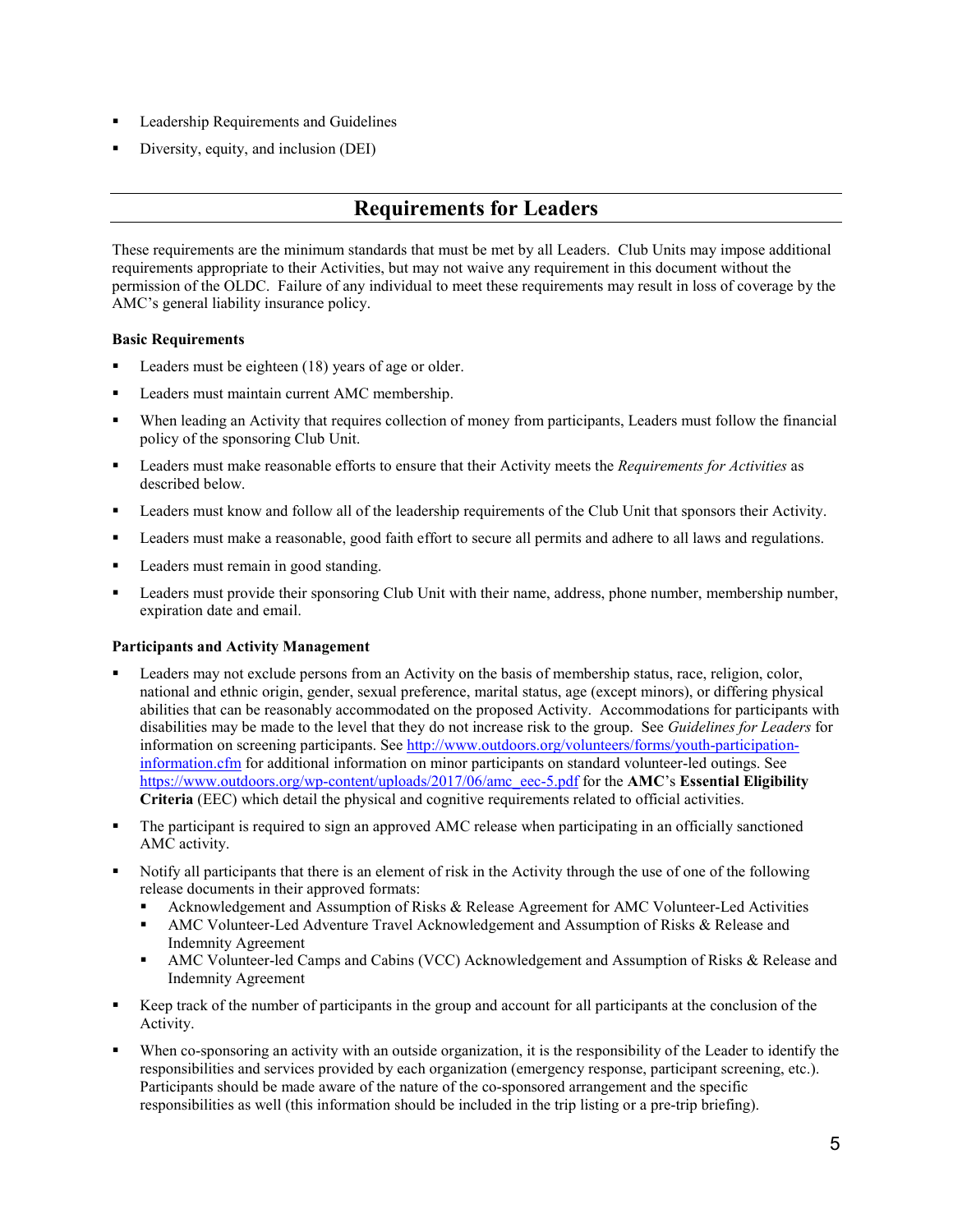- If, in the course of any Activity, an accident or incident occurs that meets any of the following criteria, the Leader must file a Volunteer Accident/Incident Report Form as soon as possible with the sponsoring Club Unit and with the Leadership and Risk Management Department. Accidents and incidents requiring reporting are as follows:
	- Incident response involves the use of outside agencies (police, hospital, emergency response, search and rescue, etc.).
	- The participant involved in the incident receives professional medical care (to the knowledge of the Leader), professional medical care is recommended by the Leader, or the participant refuses the offer or recommendation of professional medical care.
	- In cases involving potentially life threatening or disabling injuries or in the case of a fatality, the Leadership and Risk Management Department or other staff at AMC headquarters (800-217-7975) should be contacted as soon as the situation reasonably permits. For more information on contacting AMC staff in the event of an emergency, please refer to the **AMC Chapter Crisis Communication Chart**.
	- A Leader may file an incident report under other circumstances at his or her discretion, including concerns relating to adherence to the Code of Conduct. In addition, leaders and participants are encouraged to report potential violations of AMC's Code of Conduct to [codeofconduct@outdoors.org](mailto:codeofconduct@outdoors.org) . A Leader should consider the emotional and physical welfare of any participants involved in the incident, their attitudes towards the incident, and any potential for future complaints or lawsuits.

#### **Equipment**

- Leaders must check that all participants are equipped with Activity-appropriate safety equipment and that it is used at all appropriate times.
	- On all outdoor rock climbing, ice climbing, bicycling and in-line skating activities, helmets appropriate to the Activity must be worn during participation by all Leaders and participants.
	- A paddling Activity Leader may require helmets on any Activity. Helmets must be worn by Leaders and participants while open boating on Class III or higher rapids, while closed boating on Class II or higher rapids, and while rafting in all rapids.
	- **Personal floatation devices (PFDs) must be worn at all times when paddling Activity Leaders or** participants are on the water with the exception of flat water boating Activities. On flat water boating Activities PFDs must be present for all Leaders and participants in their boat at all times.
	- Trail work requires safety precautions beyond that of a recreational hike and use of appropriate Personal Protective Equipment (PPE). The leader is required to determine the PPE or other equipment necessary for each project, and that it is used consistently and correctly by participants.
- **Example 1** Leaders must refuse participation to individuals not equipped with the safety equipment listed above or any other equipment deemed necessary for the safe participation in the Activity by either the Leader or the sponsoring Club Unit.
- Leaders must make reasonable efforts to ensure that appropriate safety and first aid equipment is available during their Activity.

#### **Accident Scene Management**

In case of accident or injury, the leader or his or her designee should decide on an appropriate course of action to manage the accident scene.

#### **Guidelines for Leaders**

These guidelines are further standards that should be met by all Leaders. There are some instances in which it may not be possible or in the best interest of Activity participants for a Leader to meet these standards because of the nature of the Activity or situations arising while the Activity is in progress. Excluding those instances, Leaders should meet these guidelines at all times in order to maintain high standards of quality Activity leadership.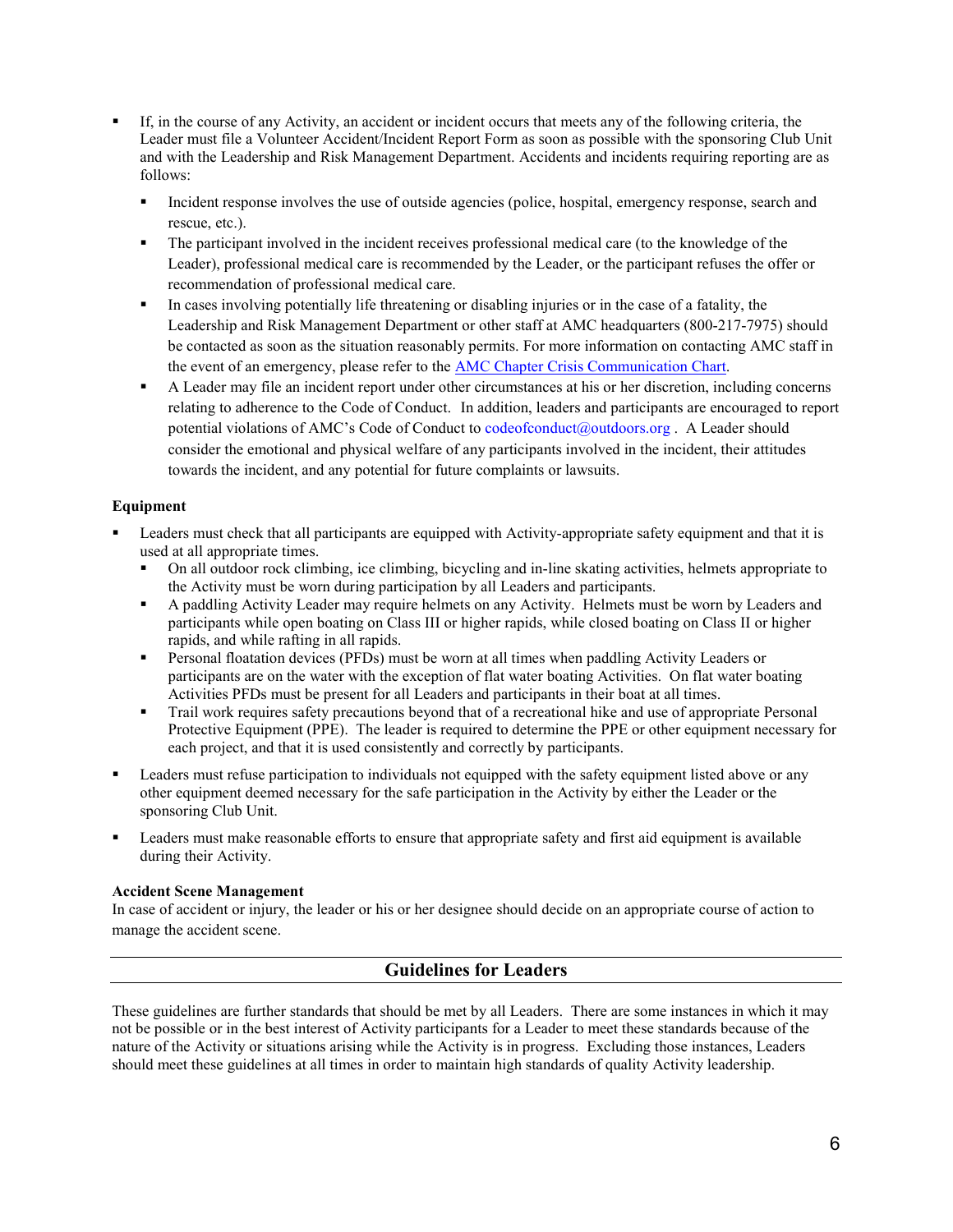Consider the safety of the participants to be more important than the goal or the completion of the Activity and always be prepared to cancel the Activity, change plans, or turn back upon the recognition of unreasonable or unacceptable risks.

#### **Training and Preparedness**

- In addition to any training required by sponsoring Club Units, Leaders are encouraged to attend AMC or other outdoor leadership training and associated courses, such as skill enhancement, appropriate first aid, lifesaving, and CPR.
- Leaders should have a technical skill level that comfortably exceeds that required for the difficulty of the Activity that they are leading.
- If Leaders are unfamiliar with the area in which their Activity will take place, they should familiarize themselves in advance of the Activity (e.g. by studying trail guides, river guides or maps, talking with others, or scouting the area).

#### **Communication**

- When a trip is posted in the Activities Database the following information should be included;
	- Detail of the trip objectives including a description of the type of activity.
	- **Geographic location**
	- Duration
	- **EXECUTE:** Level of difficulty, including required training, experience, and prerequisites.
	- Required equipment
	- The meeting time
	- Cancellation policies  $&$  procedures
- **Example 1** Leaders should communicate the Activity plan, guidelines, and safety procedures to the participants before the Activity begins and keep participants informed of any changes in plan.
- Leaders will expect and encourage participants to inform the Leader of any changes in their ability or willingness to continue with the Activity.
- Leaders should strive to be complete, concise, and clear in all communications to participants.

#### **Participants and Group Management**

 Applicants/participants may be excluded due to inadequate qualifications or experience, insufficient skill, inadequate equipment, capacity limitations, previously demonstrated personal incompatibility, unsafe actions, refusal to share group work or objectives, or inappropriate behavior. Minors (under age 18) may be excluded for any of the above reasons and must be accompanied by a responsible adult. See *Requirements for Leaders* for the AMC's non-discrimination policy.

Screening participants can be a challenging and complex undertaking. If you have difficulties or questions regarding this issue, or an individual participant, feel free to contact the chair of your sponsoring Activity committee, the chair of your volunteer club unit, or the Leadership Training and Risk Management Department (603-466-8054).

- During the Activity, Leaders should attempt to facilitate positive group interactions and to make sure that new people are introduced and integrated into the group.
- Leaders should expect and encourage participant conduct consistent with Leave No Trace environmental and conservation principles and local regulations.
- Leaders should not require anyone to attempt any element of the Activity that is beyond their ability.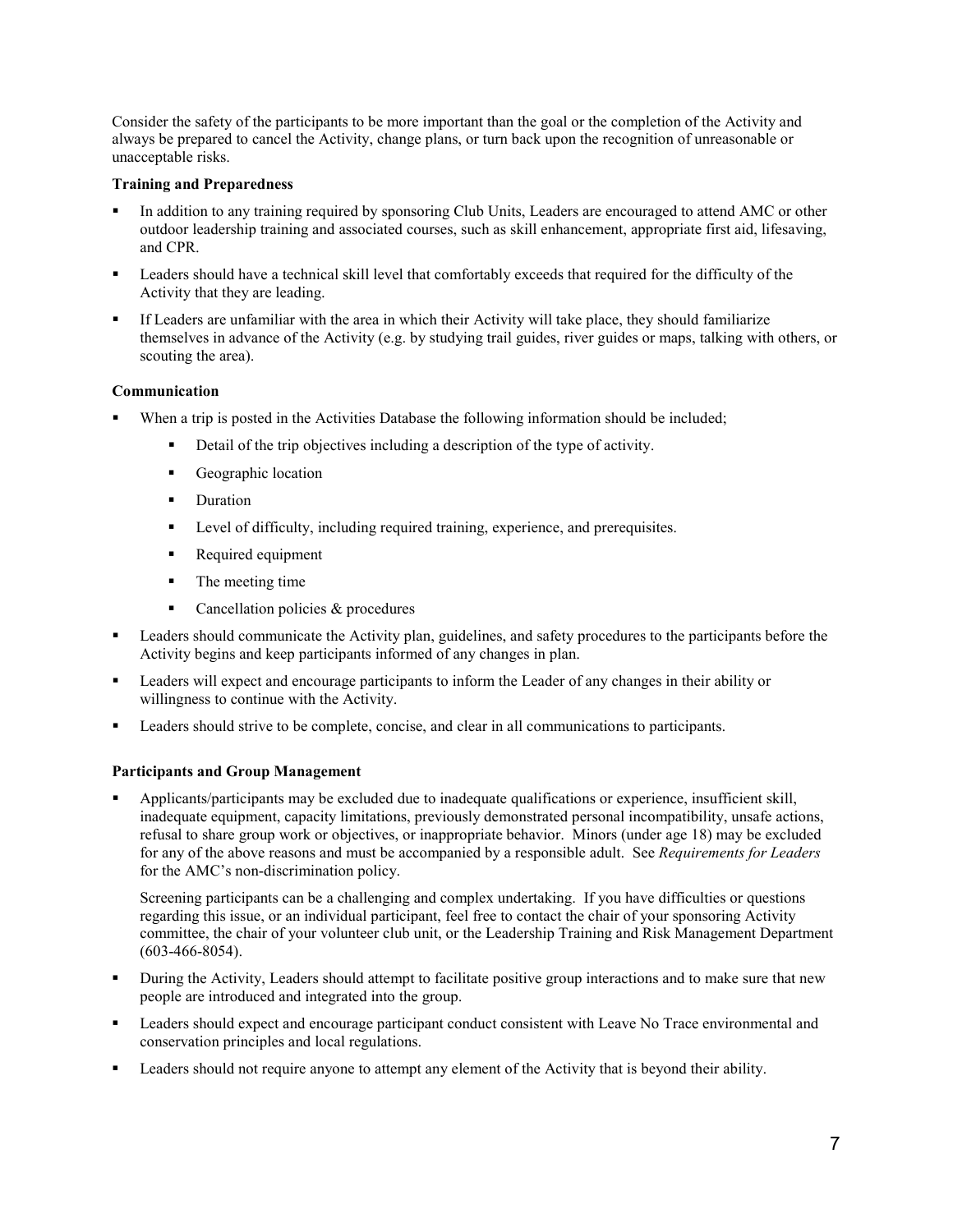Leaders should discourage anyone from ridiculing or otherwise embarrassing another person who chooses not to attempt any element of the Activity that they feel is unsafe, dangerous, hazardous, or beyond their current abilities.

#### **Activity Management**

- If the Leader is unable to participate, a qualified replacement Leader should be found according to the policy of the sponsoring Club Unit. If a qualified replacement Leader cannot be found, the Activity must be canceled and participants notified.
- Leaders should carry appropriate information resources, such as guidebooks, maps, etc. as applicable in the event that the Activity plan must be modified.
- Leaders should designate sufficient assistant leaders, for duties such as lead, sweep, sub-group leader, or others, to make reasonable efforts to minimize participant risk.
- Leaders should designate only persons as assistant leaders who have the skills required for the tasks assigned.
- Leaders should set and maintain a pace appropriate for the group and consistent with the description of the Activity. There may be times where a slower pace is necessary, especially if the current pace is compromising group management. In the interest of safety, try to keep the group together.
- There may be times when it is advisable to divide large groups into smaller, independent sub-groups or restrict the number of participants for the activity. Factors that should be considered include: regulations or suggestions regarding group size; type of Activity and size of group that the Leader team can manage safely and effectively; impact on the environment; and impact on other persons' outdoor experience. If the Leader divides the group into sub-groups, the Leader should assign qualified assistant Leaders. With respect to bicycle trips on public roadways or other common ways, due to participants' varying levels of expertise and ability and their personal riding preferences, sub-groups form and dissolve during the course of the trip. So long as these groups remain between the point Leader and the sweep Leader, no qualified assistant Leaders need be assigned to each subgroup.

#### **Requirements for Activities**

The following requirements must be met in order for an Activity to be considered an official Activity of the Appalachian Mountain Club and ensure coverage under AMC's general liability insurance policy.

- Activities sponsored and conducted by any unit of the Appalachian Mountain Club shall be in support of and consistent with the traditions, principles, and mission of the Club.
- Activities must be approved by persons designated for that purpose by the sponsoring Club Unit.
- An approved Activity must be announced or publicized to the public through the Activities Database (ActDB) and its established approval processes (with the exception of the two circumstances noted below). This is the primary method of posting an approved trip.
- The following methods are suitable as secondary announcements or publications as derived from or referencing an approved Activity listed on the Activities Database:
	- **AMC Outdoors** The club's member magazine
	- **Sponsoring Club Unit Publications** Schedules, newsletters, chapter websites, etc.
	- **Electronic Media** Electronic announcements (such as web site listings, internet groups, e-mail listservs, social media, MeetUp, etc.) are acceptable as long as they are presented through a system maintained by the sponsoring Club Unit provided that the Activities are approved by a moderator authorized to represent the sponsoring Club Unit and the Activity meets all relevant requirements. The posting of Activities by individuals to read and write public accessible newsgroups or bulletin board systems or the sending of messages to an email list by persons not appointed to do so by a Club Unit are not acceptable.